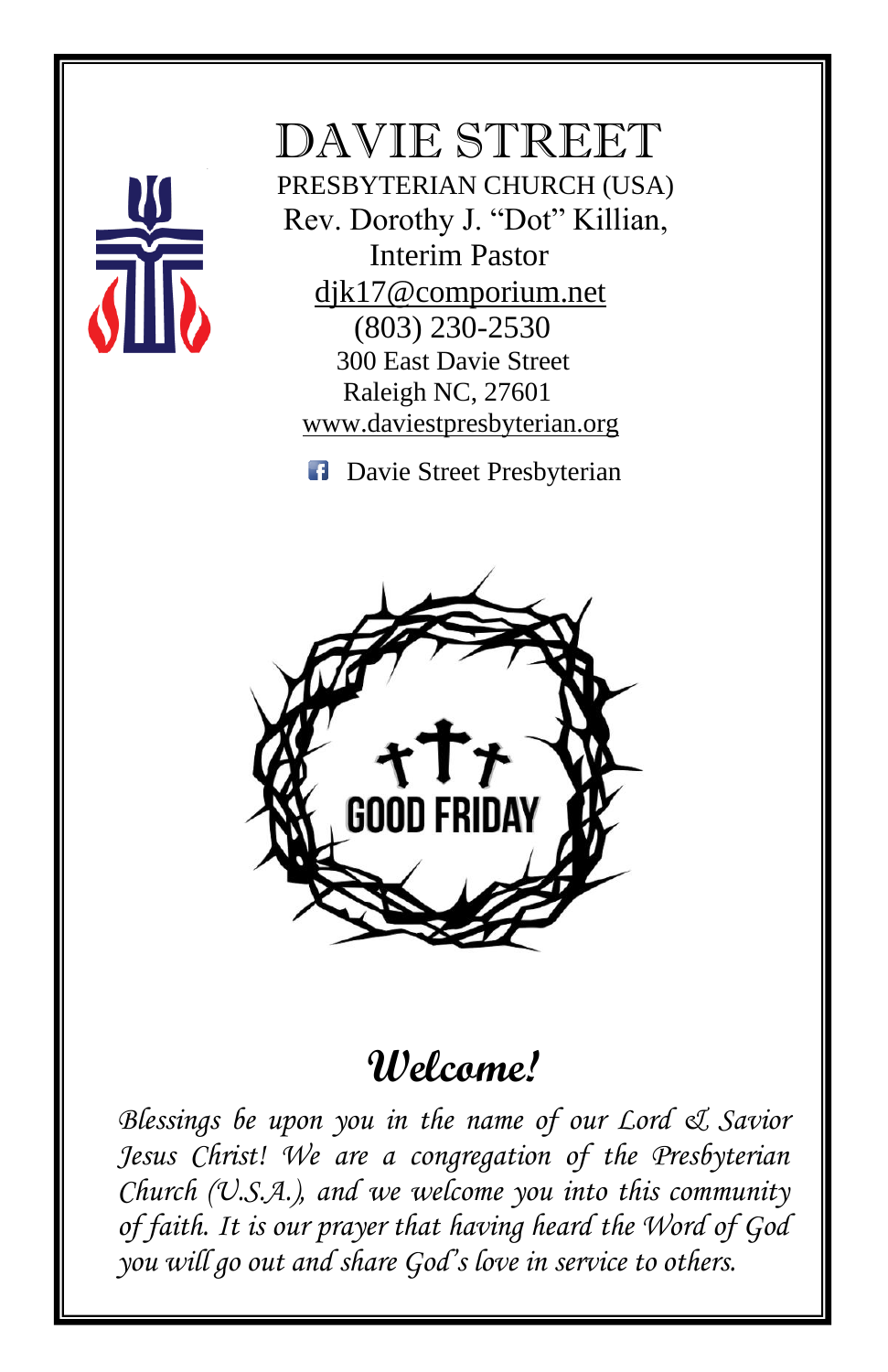### **SERVICE FOR GOOD FRIDAY**

**April 15, 2022 12:00 Noon**

### GOOD FRIDAY

**Rev. Dorothy J. "Dot" Killian, Interim Pastor Elder Frances Turner, Liturgist Dr. Jay Pierson, Pianist**

*"Good Friday is the day we remember Jesus' crucifixion. The hours of noon to 3:00 p.m. are particularly significant as these commemorate the time Jesus hung on the cross. It is an important time to pray for the church and the world for whom Christ gave his life."* 

\_\_ Presbyterian Mission Agency

#### **Opening Sentences:**

Jesus said: If any of you want to be my disciples, take up the cross and follow me. Those who seek to save their lives will lose them, but those who give their lives for the Christ's sake will be saved. Luke 9:23-24

#### **GATHERING AROUND THE WORD**

#### **Prelude Dr. Jay Pierson**

#### **Call to worship Liturgist**

Leader: Come, let us gather again in the shadow of the Cross of Christ.

#### **People: We gather to remember the overwhelming evidence of Love's ultimate sacrifice.**

Leader: Who would have guessed that the height and depth, the length and width of God's love might look like this: a forsaken savior on a cross?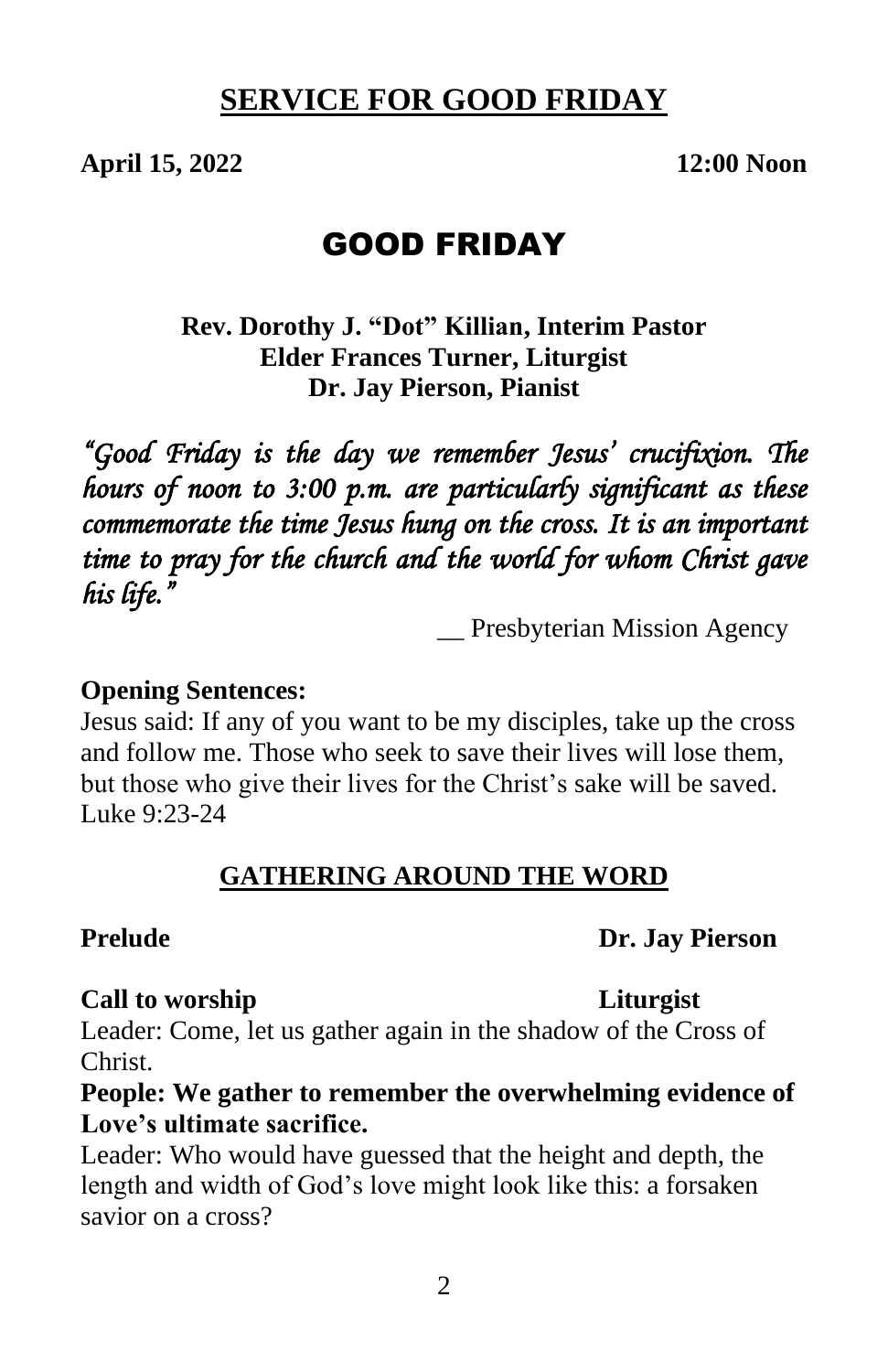**People: Certainly not us. Not us, who are too often lost amid the world's distractions and responsibilities. Not us, for whom such love was offered without cost.** 

Leader: Let us gather again in the shadow of the Cross of Christ and commit ourselves to remember the price that was paid. Let us live our lives in a way that indicates why this Friday is called "Good."

**People: Thanks be to God, who opened the gates of heaven, that we might have the faith, hope, and love, witnessed in Christ's sacrifice for our salvation.**

#### **Prayer of the Day Liturgist**

Holy God, we come on this Good Friday acknowledging the violent pain that Jesus Christ, our Savior, and Lord, endured. Sometimes we want to turn away and wait until all the pain is over. It would be easier to ignore the wounds and pretend that we are joyful and satisfied. Yet, in the miracle of grace, you have drawn us here, along with millions of others around the earth, that we might remember Christ's once-for-all sacrifice and covenant of grace. As we worship you today and undertake the ancient work of remembering, we ask that you open our hearts to feel anew exactly why this is called "Good Friday." In the name of Christ our Lord. Amen.

\_\_\_ Jamie Greening

**Opening Hymn #102 PH** *"Were You There?"*

#### **PROCLAIMING THE WORD**

#### **Prayer for Illumination Rev. Killian**

Holy God, our hope and strength, we give thanks for your Word made flesh. We give thanks for the life that even death cannot destroy, and for the light that darkness cannot overcome. Enlighten our minds and enliven our hearts by the power of your Holy Spirit, so that we may testify to your light and share the life of Christ with a hurting world. Through Jesus Christ our Lord, we pray. Amen.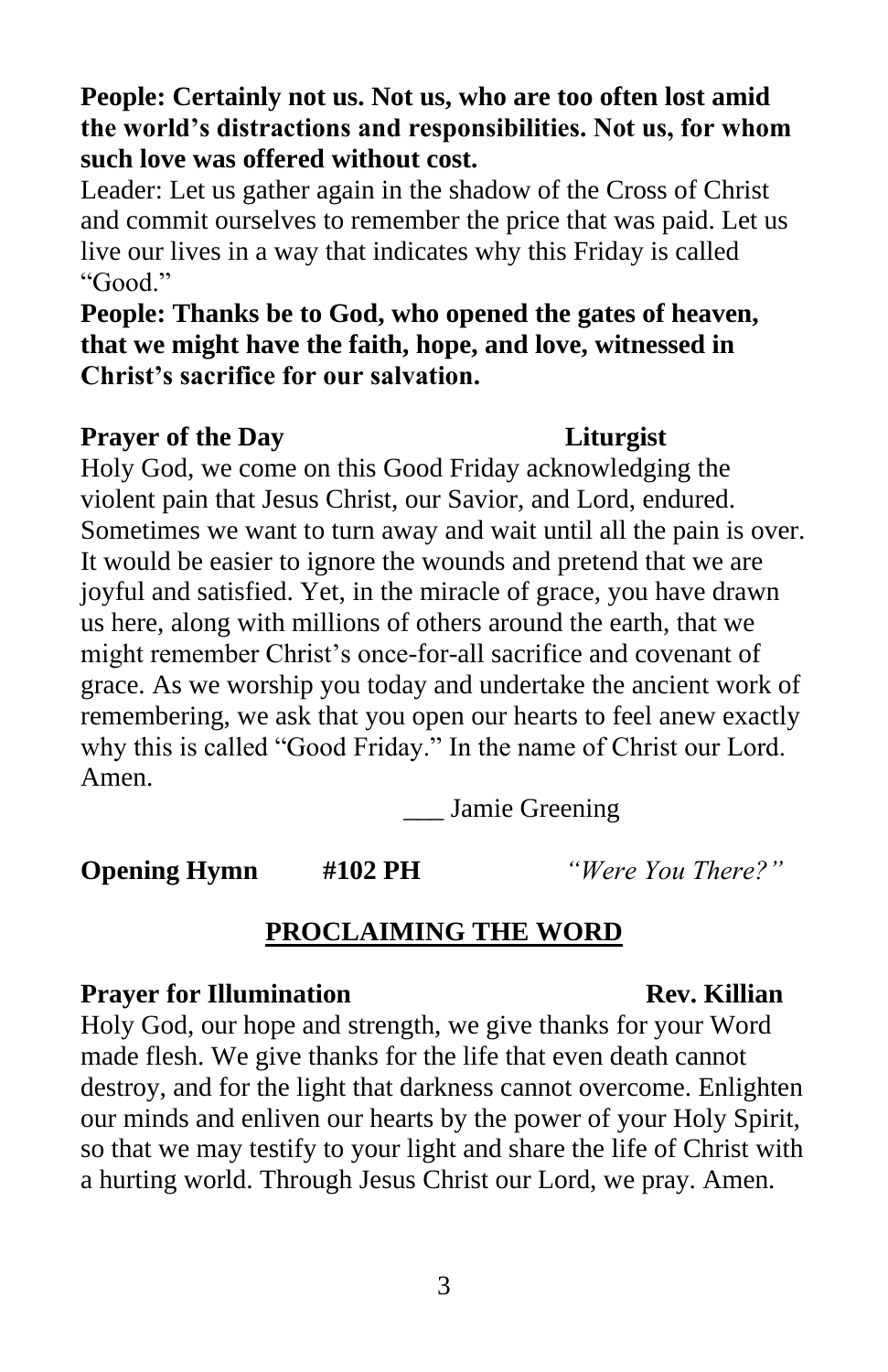**First Reading** Isaiah 52:13-53:12

| <b>Hymn</b>               | #78 PH  | "Alas, and Did My Savior Bleed"     |
|---------------------------|---------|-------------------------------------|
| A Reading from the Psalms |         | Hebrews 10:16-25                    |
| <b>Musical Selection</b>  | #93 PH  | "Ah, Holy Jesus"<br>Dr. Jay Pierson |
| <b>Gospel Reading</b>     |         | John $18:1-19$ :<br>John 19:17-42   |
| <b>Hymn</b>               | #394 PH | "There Is a Balm in Gilead"         |
| <b>Homily</b>             |         | <b>Rev. Killian</b>                 |
| The Lord's Drover         |         | $\mathbf{D}$ r Lav Digreon          |

**The Lord's Prayer** Dr. Jay Pierson Leader: Standing at the foot of the cross, as our Savior has commanded and taught us, we are bold to say:

**Our Father, who art in heaven. Hallowed be thy name. Thy kingdom come. Thy will be done, on earth as it is in heaven. Give us this day our daily bread and forgive us our debts as we forgive our debtors. And lead us not into temptation but deliver us from evil.** 

**For thine is the kingdom, and the power and the glory forever. Amen.**

*"The Solemn Reproaches of the Cross is an ancient text of Western Christendom associated with the ending of Good Friday. The reproaches follow the pattern of Psalm 78 which rehearses God's continuing acts of faithfulness and Israel's repeated rebellion".* 

\_\_ John Paarlberg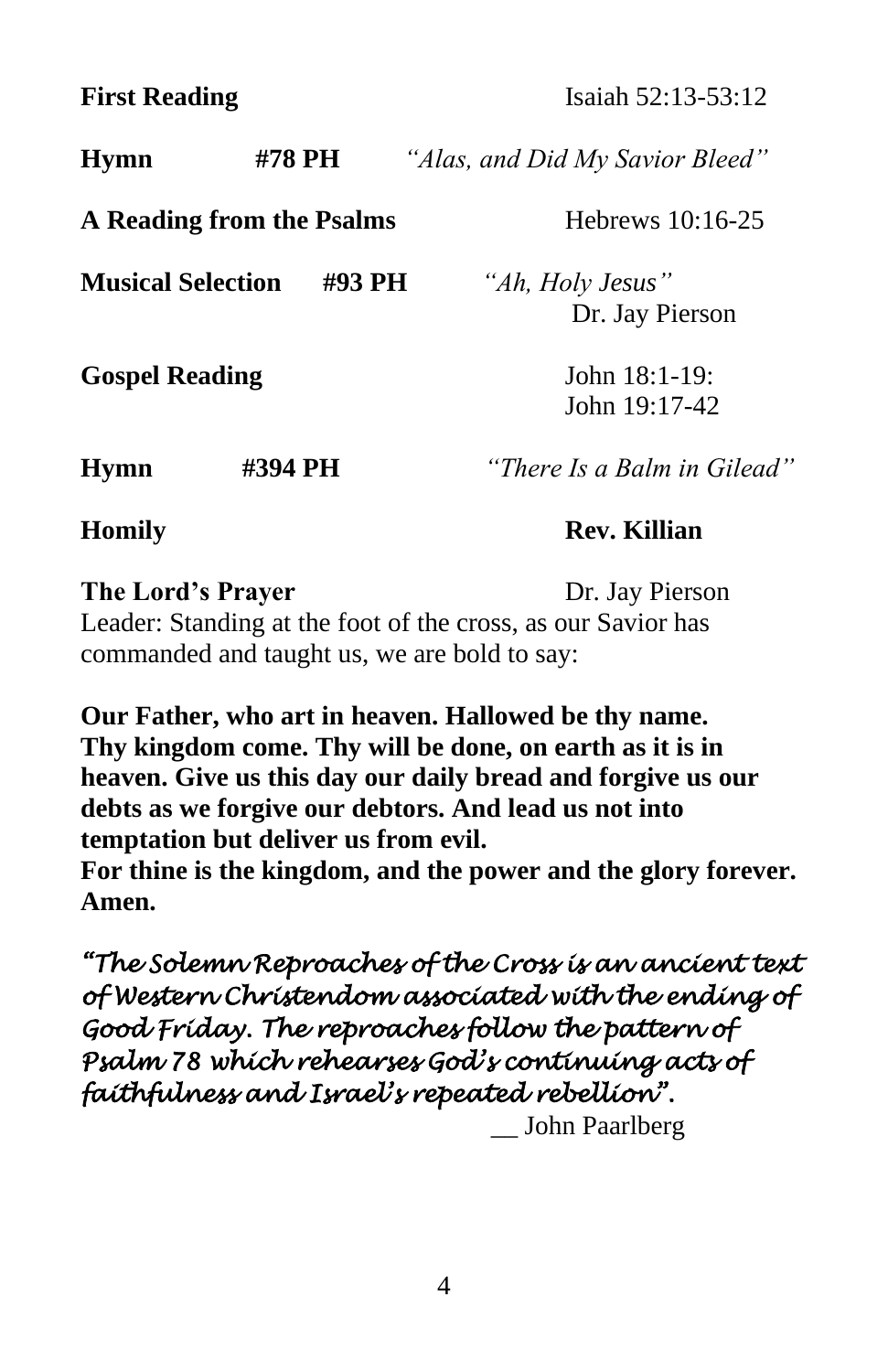### **Solemn Reproaches of the Cross (an excerpt)**

I made you in my image but you have degraded body and spirit and marred the image of God. You have deserted me and turned your backs on me.

My people, what wrong have I done to you? What good have I not done for you? Listen to me.

I filled the earth with all that you need, so that you might serve and care for one another, as I have cared for you.

But you have care only to serve your wealth and power.

### **Holy God, holy and strong, holy, and immortal, have mercy upon us.**

My people, what wrong have I done to you? What good have I not done for you? Listen to me.

I made my children of one blood to live in families rejoicing in one another; But you have embittered the races and divided the nations. I commanded you to love your neighbor as yourself, to love and

forgive even your enemies; But you made vengeance your rule and hate your guide.

My people, what wrong have I done to you? What good have I not done for you? Listen to me.

In the fullness of time, I sent you my Son, that in him you might know me, and through him find life and peace; But you put him to death on the cross.

Through the living Christ, I called you into my church to be my servants to the world; But you have grasped at privilege and forgotten my will.

### **Holy God, holy and strong, holy, and immortal, have mercy upon us.**

Turn again my people, listen to me. Let your bearing to one another arise out of your life in Christ Jesus. He humbled himself and in obedience accepted the death of the cross. But I have bestowed on him the name that is above every name, that at the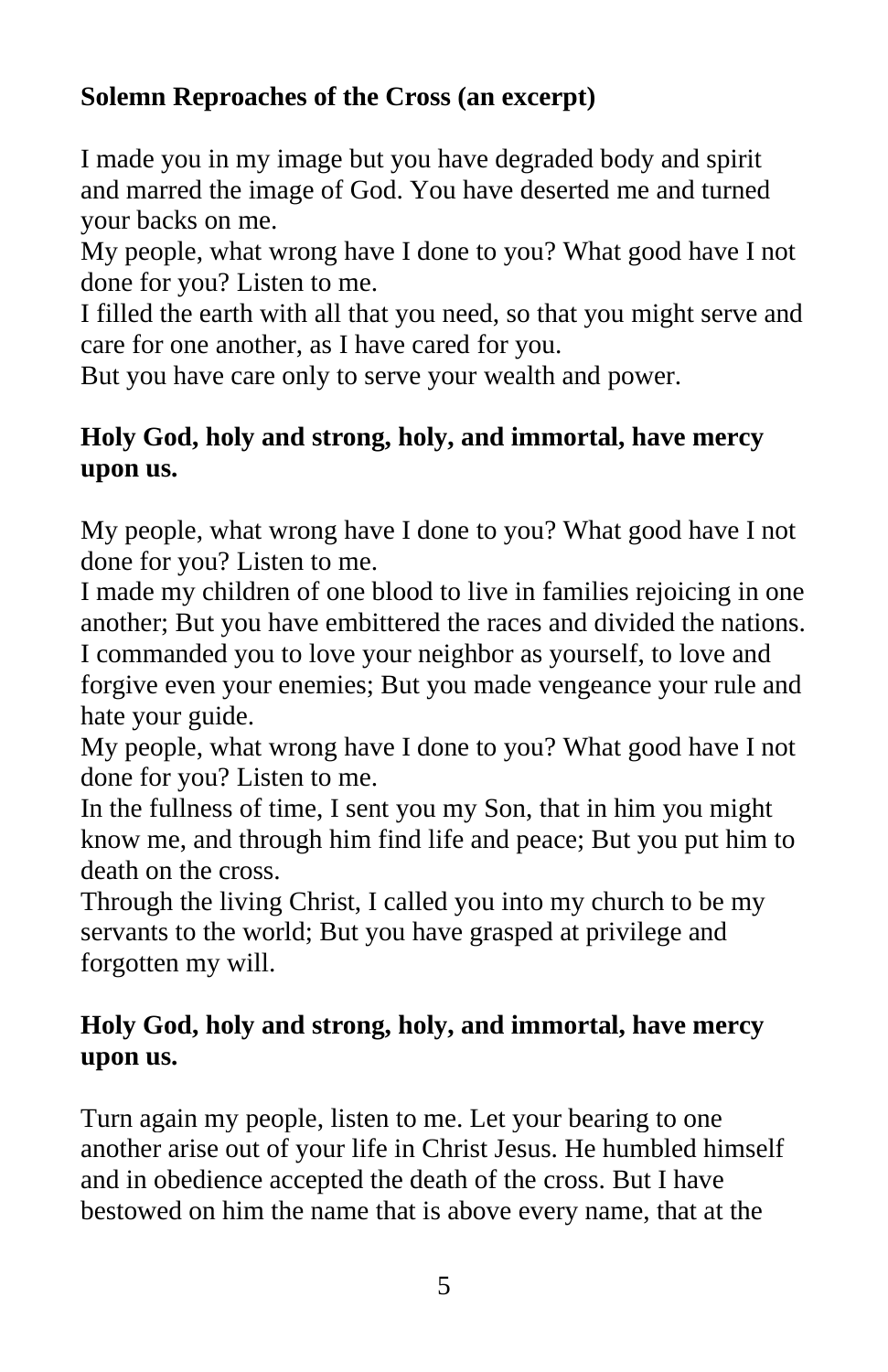name of Jesus every knee should bow and every tongue confess that Jesus Christ is Lord. Turn again, my people. Listen to me.

**Father, hear our prayer and forgive us. Unstop our ears, that we may receive the gospel of the cross. Lighten our eyes, that we may see your glory in the face of your Son. Penetrate our minds, that your truth may make us whole. Irradiate our hearts with your love, that we may love one another for Christ's sake. Father, forgive us. Amen.**

#### **SENDING THE WORD INTO THE WORLD**

**Closing Hymn #95 PH** *"He Never Said a Mumbalin' Word"*

**Depart in silence**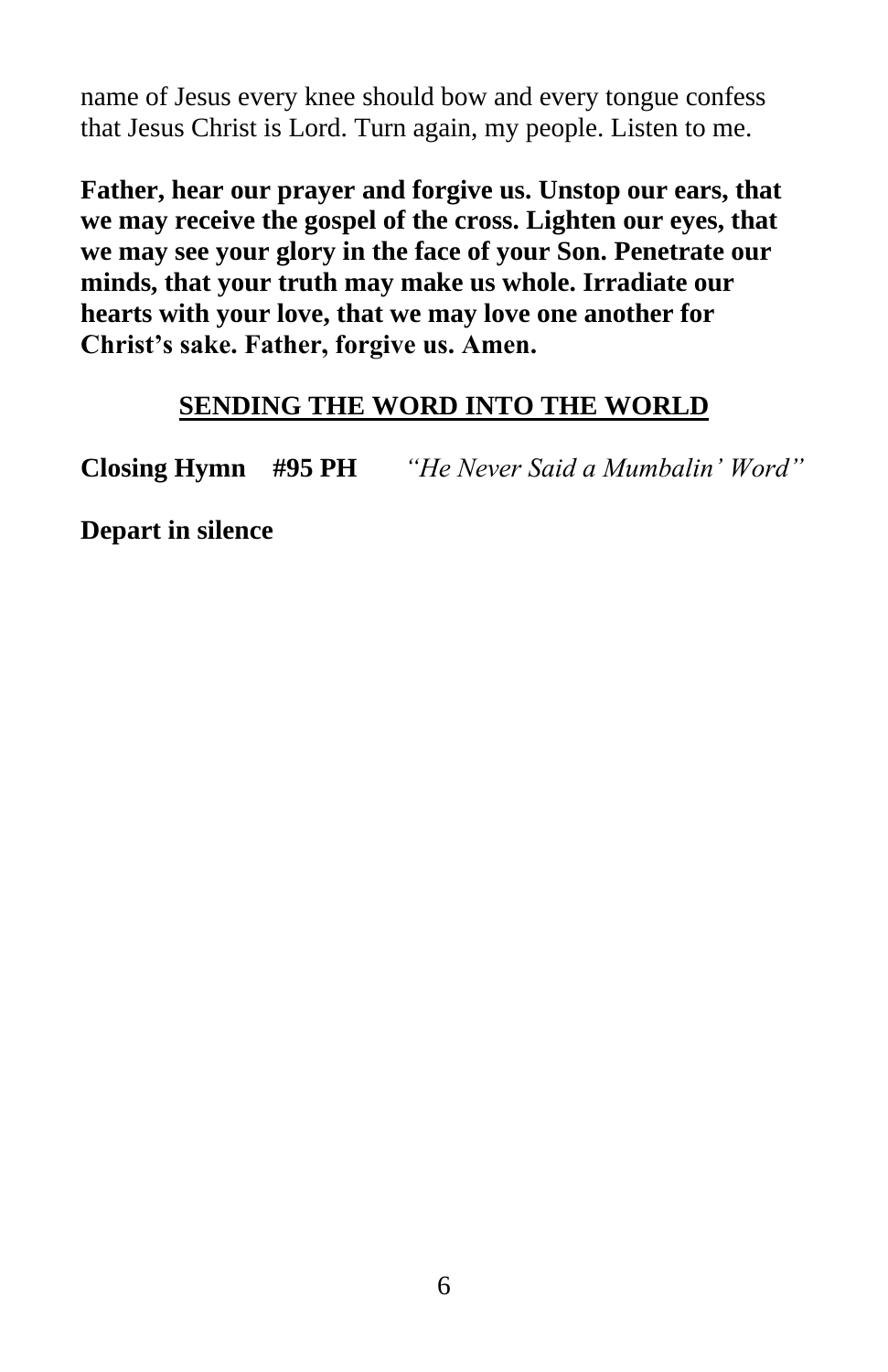# Good Friday